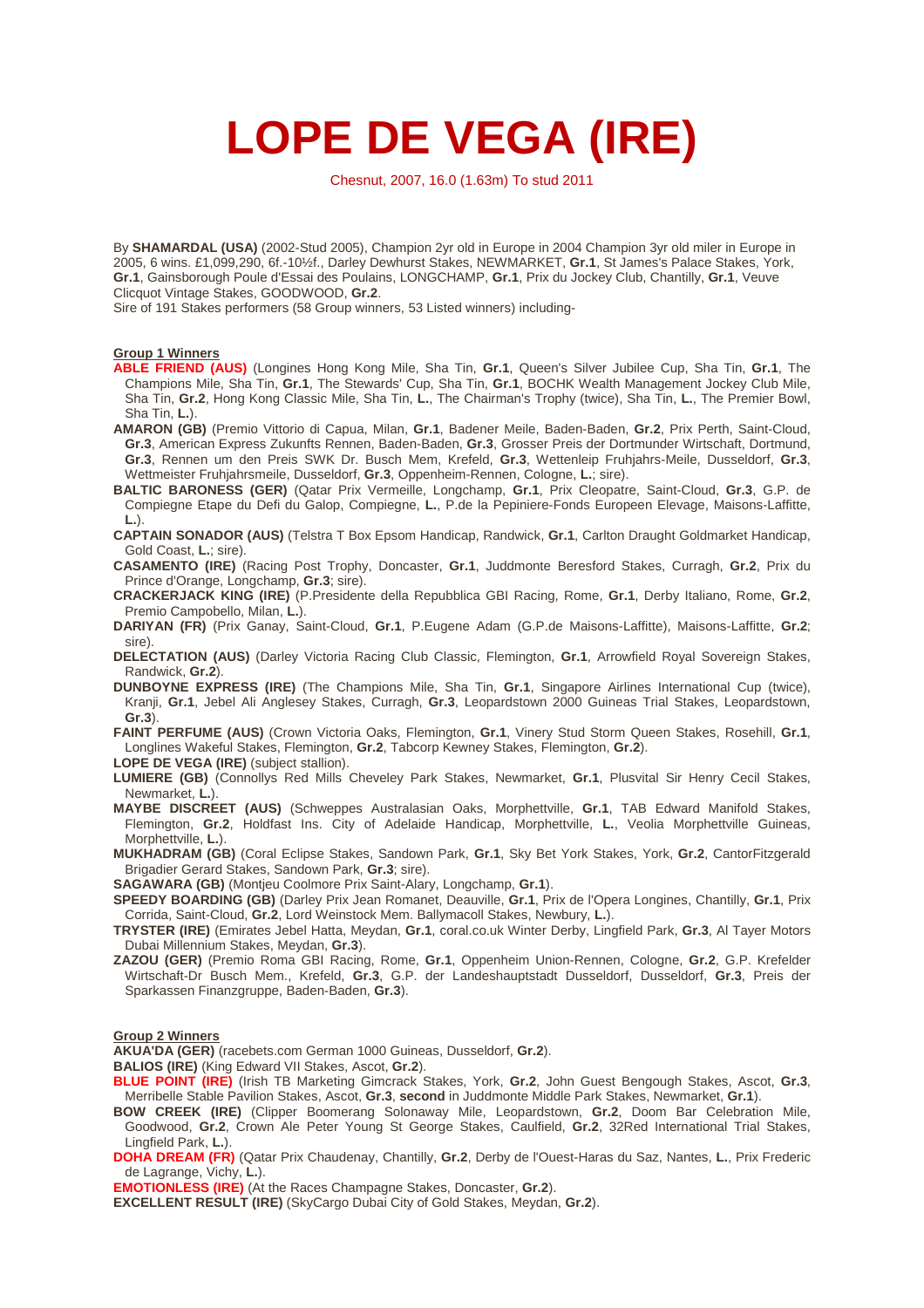**FINTRY (IRE)** (Prix de Sandringham, Chantilly, **Gr.2**, TBA Atalanta Stakes, Sandown Park, **Gr.3**, Prix Bertrand du Breuil Longines, Chantilly, **Gr.3**, Prix Volterra, Chantilly, **L.**, **third** in Kingdom of Bahrain Sun Chariot Stakes, Newmarket, **Gr.1**).

**GHIBELLINES (AUS)** (The Other Woman Todman Slipper Trial, Rosehill, **Gr.2**).

- **IHTIMAL (IRE)** (Barrett Steel May Hill Stakes, Doncaster, **Gr.2**, [germantb.com](http://germantb.com) Sweet Solera Stakes, Newmarket, **Gr.3**, S & M Al Naboodah UAE Oaks, Meydan, **Gr.3**, Nova UAE 1000 Guineas, Meydan, **L.**, **third** in Qipco 1000 Guineas, Newmarket, **Gr.1**, Shadwell Fillies' Mile Stakes, Newmarket, **Gr.1**).
- **LUCIDA (IRE)** (Shadwell Rockfel Stakes, Newmarket, **Gr.2**, **second** in Moyglare Stud Stakes, Curragh, **Gr.1**, Qipco 1000 Guineas, Newmarket, **Gr.1**).
- **NO EVIDENCE NEEDED (AUS)** (Let's Elope Milady Stakes, Flemington, **Gr.2**, Mad Max Southern Cross Stakes, Rosehill, **Gr.3**, **second** in Patinack Sir R. Clarke Invitation Stakes, Caulfield, **Gr.1**, Schweppes Australasian Oaks, Morphettville, **Gr.1**).
- **PUISSANCE DE LUNE (IRE)** (Blamey Stakes, Flemington, **Gr.2**, P B Lawrence J J Liston Stakes, Caulfield, **Gr.2**, Queen Elizabeth Stakes, Flemington, **Gr.3**, Jayco Bendigo Cup, Bendigo, **L.**, **second** in Makybe Diva Stakes, Flemington, **Gr.1**, Turnbull Stakes, Flemington, **Gr.1**).
- **ROYAL SOLITAIRE (IRE)** (Badener Meile, Baden-Baden, **Gr.2**, Grosser Preis von Rossmann, Hannover, **L.**, Preis des Gestut Rottgen Vanjura Rennen, Berlin-Hoppegarten, **L.**, **second** in Grosser Dallmayr Bayerisches Zuchtrennen, Munich, **Gr.1**).
- **SHAKESPEAREAN (IRE)** (CGA Hungerford Stakes, Newbury, **Gr.2**, Variety Club Solario Stakes, Sandown Park, **Gr.3**, Investec Surrey Stakes, Epsom Downs, **L.**; sire).
- **SOMMERABEND (GB)** (Prix du Muguet, Saint-Cloud, **Gr.2**, Bayerische Hausbau Grosse Europa Meile, Munich, **Gr.2**, Prix Edmond Blanc, Saint-Cloud, **Gr.3**, Prix de la Porte Maillot, Longchamp, **Gr.3**, Grand Prix Anjou Bretagne, Nantes, **L.**, Prix Jacques de Bremond, Vichy, **L.**, Prix Luthier, Deauville, **L.**; sire).
- **USHERETTE (IRE)** (Charm Spirit Dahlia Stakes, Newmarket, **Gr.2**, Duke of Cambridge Stakes, Ascot, **Gr.2**, [P.de](http://P.de) la Cochere-Fonds Europeen L'Elevage, Maisons-Laffitte, **L.**, **third** in Prix d'Ispahan, Chantilly, **Gr.1**).

#### **Group 3 Winners**

**ALJAZZI (GB)** (BetBright Atalanta Stakes, Sandown Park, **Gr.3**, Betfred EBF Stallions Dick Hern Stakes, Haydock Park, **L.**, Watch Racing UK Snowdrop Stakes, Kempton Park, **L.**, **second** in Duke of Cambridge Stakes, Ascot, **Gr.2**).

**ALL SHAMAR (GB)** (Grosser Preis der Dortmunder Wirtschaft, Dortmund, **Gr.3**, Prix Isonomy, Saint-Cloud, **L.**).

**ALRAHMA (GB)** (Prix de Cabourg, Deauville, **Gr.3**, **second** in Darley Prix Morny, Deauville, **Gr.1**).

**AMY ERIA (IRE)** (L'Ormarins Queens Plate Oak Tree Stakes, Goodwood, **Gr.3**, Prix Amandine, Maisons-Laffitte, **L.**).

**ARCTIC (IRE)** (Go And Go Round Tower Stakes, Curragh, **Gr.3**, Grangecon Stud Stakes, Curragh, **L.**).

- **ARTISTRY (AUS)** (Newcastle Newmarket Handicap, Rosehill, **Gr.3**, Smooth FM Maurice McCarten Stakes, Rosehill, **Gr.3**, The HK Jockey Club Maybe Mahal Stakes, Flemington, **Gr.3**, **second** in Bundaberg Rum Dane Ripper Stakes, Eagle Farm, **Gr.2**).
- **CALIPATRIA (GB)** (Grosser Preis Jungheinrich Gabelstapler, Hannover, **Gr.3**, Henkel Trophy, Dusseldorf, **L.**).

**CAMEO (AUS)** (Illawarra Mercury Keith F Nolan Classic, Kembla Grange, **Gr.3**, Emirates Park Scone Cup, Scone, **L.**).

**DUBAI PRINCE (IRE)** (JRA Killavullan Stakes, Leopardstown, **Gr.3**, Sky Bet Strensall Stakes, York, **Gr.3**).

**DUEL (IRE)** (Premio Guido Berardelli, Rome, **Gr.3**; sire).

- **ELLE SHADOW (IRE)** (Belmondo-Preis, Baden-Baden, **Gr.3**, Grosser Preis der Dortmunder Wirtschaft, Dortmund, **Gr.3**, Rashit Shaykhutdinov-Cup, Dortmund, **Gr.3**, GP der Sparkasse Mulheim Berberis Rennen, Mulheim, **L.**, **second** in Henkel Preis der Diana - Stuten Derby, Dusseldorf, **Gr.1**).
- **FRENCH NAVY (GB)** (Betfred the Bonus King Select Stakes, Goodwood, **Gr.3**, Investec Diomed Stakes, Epsom Downs, **Gr.3**, Weatherbys Earl of Sefton Stakes, Newmarket, **Gr.3**, Prix des Chenes, Longchamp, **Gr.3**, 32Red Casino Festival Stakes, Goodwood, **L.**, Ben Marshall Stakes, Newmarket, **L.**, Betfred Ben Marshall Stakes, Newmarket, **L.**, Totepool Midsummer Stakes, Windsor, **L.**; sire).

**GRAPHITE (FR)** (Prix La Force, Chantilly, **Gr.3**).

**LIGHTNING MOON (IRE)** (John Guest Bengough Stakes, Ascot, **Gr.3**).

**OREGON LADY (IRE)** (My Charmer Handicap, Calder, **Gr.3**, River Memories Stakes, Woodbine, **L.**).

**QARAABA (GB)** (Robert J Frankel Stakes, Santa Anita, **Gr.3**).

**SASPARELLA (FR)** (Prix Eclipse, Chantilly, **Gr.3**).

**SHAMALIA (AUS)** (TAB Birthday Card Stakes, Rosehill, **Gr.3**, Xirrus Fireball Quality Handicap, Randwick, **L.**).

- **SHAMOLINE WARRIOR (AUS)** (AAMI Norman Robinson Stakes, Caulfield, **Gr.3**, UCI Super Impose Plate Stakes, Flemington, **L.**; sire).
- **SHARESTAN (IRE)** (CantorFitzgerald Brigadier Gerard Stakes, Sandown Park, **Gr.3**, Coolmore Stud China/Ire Silver Stakes, Curragh, **L.**, Dubai Duty Free Celebration Stakes, Curragh, **L.**, William Hill Doonside Cup Stakes, Ayr, **L.**, **third** in Dubal Al Rashidiya Stakes, Meydan, **Gr.2**).
- **SUBWAY DANCER (IRE)** (P. Andre Baboin Grand Prix des Provinces, Lyon-Parilly, **Gr.3**, **second** in Qatar Prix Dollar, Chantilly, **Gr.2**).

**TANIYAR (IRE)** (Prix du Pin, Longchamp, **Gr.3**).

**TOSCANINI (IRE)** (Qatar Racing Phoenix Sprint Stakes, Curragh, **Gr.3**, Dubai Duty Frees Dash Belgrave Stakes, Curragh, **L.**, **second** in Goffs Vincent O'Brien National Stakes, Curragh, **Gr.1**).

#### **Listed Winners**

**A SHIN ERWIN (IRE)** (Prix de Montretout, Maisons-Laffitte, **L.**, **third** in Kisaragi Sho, Kyoto, **JPN Gr.3**).

**AKATEA (IRE)** (Prix Finlande, Longchamp, **L.**, **second** in Qatar Prix du Moulin de Longchamp, Longchamp, **Gr.1**).

**ALKASSER (IRE)** (Power EBF Tetrarch Stakes, Curragh, **L.**).

**ANAMBA (GB)** (Owenstown Stud Whitehead Mem. Stakes, Naas, **L.**, **second** in C L & M F Weld Park Stakes, Curragh, **Gr.3**).